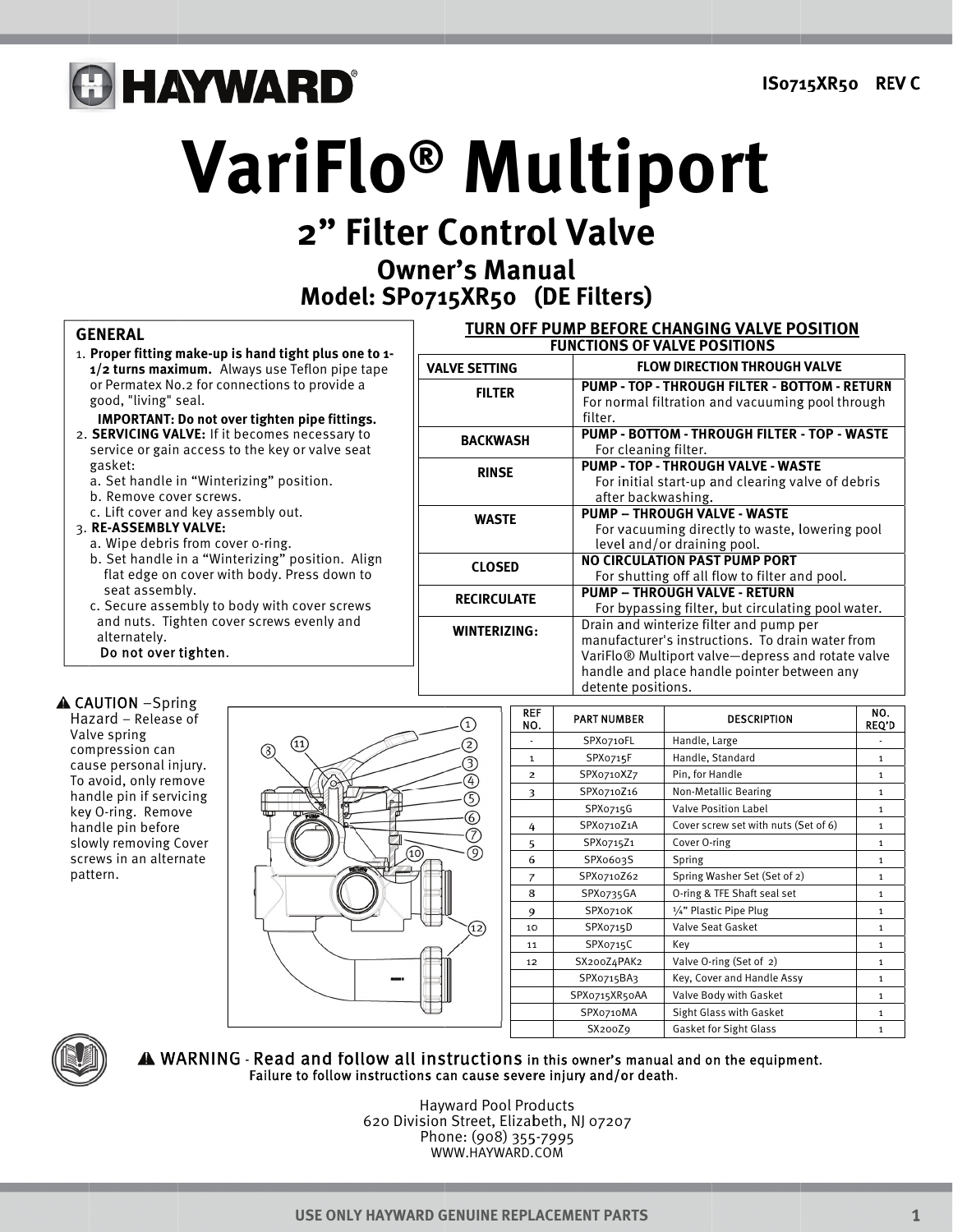# **& HAYWARD®**

Basic safety precautions should always be followed, including the following: Failure to follow instructions can cause severe injury and/or death.

- ▲ This is the safety-alert symbol. When you see this symbol on your equipment or in this manual, look for one of the following signal words and be alert to the potential for personal injury.
- WARNING warns about hazards that could cause serious personal injury, death or major property damage and if ▲ ignored presents a potential hazard.
- $\triangle$  CAUTION warns about hazards that will or can cause minor or moderate personal injury and/or property damage and if ignored presents a potential hazard. It can also make consumers aware of actions that are unpredictable and unsafe.

The NOTICE label indicates special instructions that are important but not related to hazards.

#### $\triangle$  WARNING – Suction Entrapment Hazard.

Suction in suction outlets and/or suction outlet covers which are, damaged, broken, cracked, missing, or unsecured can cause severe injury and/or death due to the following entrapment hazards:

#### Hair Entrapment-Hair can become entangled in suction outlet cover.

Limb Entrapment-A limb inserted into an opening of a suction outlet sump or suction outlet cover that is damaged, broken, cracked, missing, or not securely attached can result in a mechanical bind or swelling of the limb.

Body Suction Entrapment-A negative pressure applied to a large portion of the body or limbs can result in an entrapment. Evisceration/ Disembowelment - A negative pressure applied directly to the intestines through an unprotected suction outlet sump or suction outlet cover which is, damaged, broken, cracked, missing, or unsecured can result in evisceration/ disembowelment.

Mechanical Entrapment-There is potential for jewelry, swimsuit, hair decorations, finger, toe or knuckle to be caught in an opening of a suction outlet cover resulting in mechanical entrapment.

#### **A WARNING** - To Reduce the risk of Entrapment Hazards:

- When outlets are small enough to be blocked by a person, a minimum of two functioning suction outlets per pump must be installed. Suction<br>outlets in the same plane (i.e. floor or wall), must be installed a minimum of three  $\Omega$ near point.
- Dual suction fittings shall be placed in such locations and distances to avoid "dual blockage" bv a user.  $\Omega$
- Dual suction fittings shall not be located on seating areas or on the backrest for such seating areas.  $\Omega$
- The maximum system flow rate shall not exceed the 6 ft/sec in outlet piping.  $\Omega$
- Never use Pool or Spa if any suction outlet component is damaged, broken, cracked, missing, or not securely attached.  $\Omega$
- Replace damaged, broken, cracked, missing, or not securely attached suction outlet components immediately.  $\Omega$
- In addition two or more suction outlets per pump installed in accordance with latest ASME, APSP Standards and CPSC guidelines, follow all  $\mathsf{o}\xspace$ National, State, and Local codes applicable.
- Installation of a vacuum release or vent system, which relieves entrapping suction, is recommended.  $\Omega$
- $\triangle$  WARNING  $-$  Failure to remove pressure test plugs and/or plugs used in winterization of the pool/spa from the suction outlets can result in an increase potential for suction entrapment as described above.
- $\bf A$  WARNING  $\bf -$  Failure to keep suction outlet components clear of debris, such as leaves, dirt, hair, paper and other material can result in an increase potential for suction entrapment as described above.
- $\spadesuit$  WARNING  $\:$  Suction outlet components have a finite life, the cover/grate should be inspected frequently and replaced at least every ten years or if found to be damaged, broken, cracked, missing, or not securely attached.
- A CAUTION Components such as the filtration system, pumps and heater must be positioned so as to prevent their<br>being used as means of access to the pool by young children. To reduce risk of injury, do not permit children climb on this product. Closely supervise children at all times. Components such as the filtration system, pumps, and heaters must be positioned to prevent children from using them as a means of access to the pool.
- **A WARNING** Hazardous Pressure. Pool and spa water circulation systems operate under hazardous pressure during<br>start up, normal operation, and after pump shut off. Stand clear of circulation system equipment during pump Failure to follow safety and operation instructions could result in violent separation of the pump housing and cover, and/or filter housing and clamp due to pressure in the system, which could cause property damage, severe personal injury, or death. Before servicing pool and spa water circulation system, all system and pump controls must be in off position and filter manual air relief valve must be in open position. Before starting system pump, all system valves must be set in a position to allow system water to return back to the pool. Do not change filter control valve position while system pump is running. Before starting system pump, fully open filter manual air relief valve. Do not close filter manual air relief valve until a steady stream of water (not air or air and water) is discharged.
- 

五

 $\blacktriangle$  WARNING  $-$  Separation Hazard. Failure to follow safety and operation instructions could result in violent separation of pump and/or filter components. Strainer cover must be properly secured to pump housing with strainer cover lock ring. Before servicing pool and spa circulation system, filters manual air relief valve must be in open position. Do not operate pool and spa circulation system if a system component is not assembled properly, damaged, or missing. Do not operate pool and spa circulation system unless filter manual air relief valve body is in locked position in filter upper body. Never operate or test the circulation system at more than 50 PSI. Do not purge the system with compressed air. Purging the system with compressed air can cause components to explode, with risk of severe injury or death to anyone nearby. Use only a low pressure (below 5 PSI), high volume blower when air purging the pump, filter, or piping.



 $\blacktriangle$  WARNING – Risk of Electric Shock. All electrical wiring MUST be in conformance with applicable local codes, regulations, and the National Electric Code (NEC). Hazardous voltage can shock, burn, and cause death or serious property damage. To reduce the risk of electric shock, do NOT use an extension cord to connect unit to electric supply. Provide a properly located electrical receptacle. Before working on any electrical equipment, turn off power supply to the equipment. To reduce the risk of electric shock replace damaged wiring immediately. Locate conduit to prevent abuse from lawn mowers, hedge trimmers and other equipment. Do NOT ground to a gas supply line.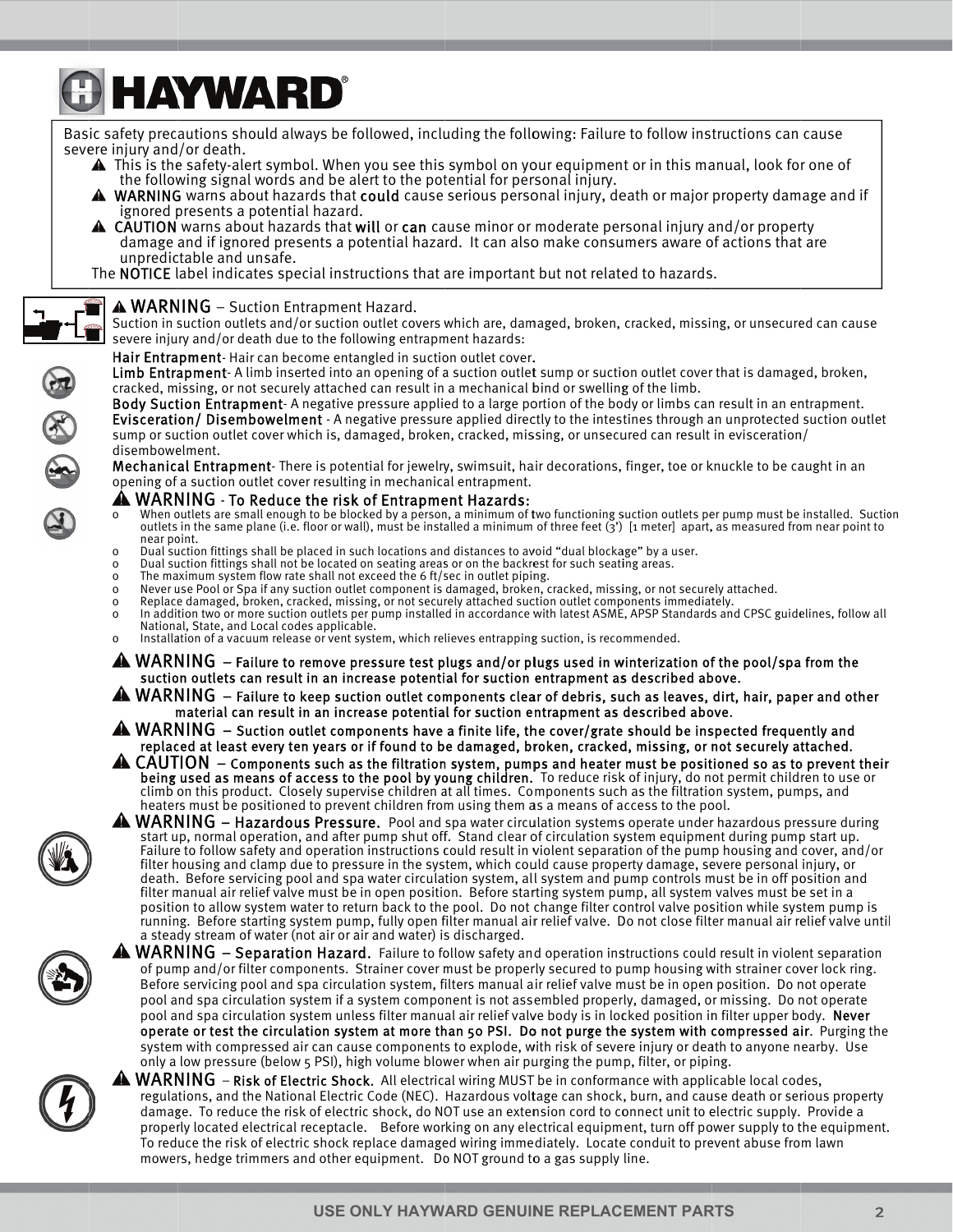

WARD<sup>®</sup><br>A WARNING – Risk of Electric Shock Failure to ground all electrical equipment can cause serious or fatal electrical shock hazard. Electrical ground all electrical equipment before connecting to electrical power supply.

 $\triangle$  WARNING – Risk of Electric Shock Failure to bond all electrical equipment to pool structure will increase risk for electrocution and could result in injury or death. To reduce the risk of electric shock, see installation instructions and consult a professional electrician on how to bond all electrical equipment. Also, contact a licensed electrician for information on local electrical codes for bonding requirements.

Notes to electrician: Use a solid copper conductor, size 8 or larger. Run a continuous wire from external bonding lug to reinforcing rod or mesh. Connect a No. 8 AWG  $(8.4 \text{ mm}^2)$  [No. 6 AWG  $(13.3 \text{ mm}^2)$  for Canada] solid copper bonding wire to the pressure wire connector provided on the electrical equipment and to all metal parts of swimming pool, spa, or hot tub, and metal piping (except gas piping), and conduit within 5 ft. (1.5 m) of inside walls of swimming pool, spa, or hot tub.

IMPORTANT - Reference NEC codes for all wiring standards including, but not limited to, grounding, bonding and other general wiring procedures.

 $\triangle$  WARNING – Risk of Electric Shock. The electrical equipment must be connected only to a supply circuit that is protected by a ground-fault circuit-interrupter (GFCI). Such a GFCI should be provided by the installer and should be tested on a routine basis. To test the GFCI, push the test button. The GFCI should interrupt power. Push reset button. Power should be restored. If the GFCI fails to operate in this manner, the GFCI is defective. If the GFCI interrupts power to the electrical equipment without the test button being pushed, a ground current is flowing, indicating the possibility of an electrical shock. Do not use this electrical equipment. Disconnect the electrical equipment and have the problem corrected by a qualified service representative before using.

 $\triangle$  CAUTION  $-$  HAYWARD® pumps are intended for use with permanently-installed pools and may be used with hot tubs and spas if so marked. Do not use with storable pools. A permanently-installed pool is constructed in or on the ground or in a building such that it cannot be readily disassembled for storage. A storable pool is constructed so that it is capable of being readily disassembled for storage and reassembled to its original integrity.

 $\clubsuit$  WARNING – Risk of Hyperthermia. To avoid hyperthermia the following "Safety Rules for Hot Tubs" are recommended by the U.S. Consumer Product Safety Commission.

1. Spa or hot tub water temperatures should never exceed 104 $^{\circ}$ F [40 $^{\circ}$ C]. A temperature of 100 $^{\circ}$ F [38 $^{\circ}$ C] is considered safe for a healthy adult. Special caution is suggested for young children. Prolonged immersion in hot water can induce hyperthermia.

Drinking of alcoholic beverages before or during spa or hot tub use can cause drowsiness, which could lead to unconsciousness and subsequently result in drowning.

3. Pregnant women beware! Soaking in water above 100°F [38°C] can cause fetal damage during the first three months of pregnancy (resulting in the birth of a brain-damaged or deformed child). Pregnant women should adhere to the 100°F [38°C] maximum rule.

4. Before entering the spa or hot tub, users should check the water temperature with an accurate thermometer; spa or hot tub thermostats may err in regulating water temperatures by as much as  $4^{\circ}F(2.2^{\circ}C)$ .

5. Persons taking medications, which induce drowsiness, such as tranquilizers, antihistamines or anticoagulants, should not use spas or hot tubs.

6. If the pool/spa is used for therapy, it should be done with the advice of a physician. Always stir pool/ spa water before entering the pool/spa to mix in any hot surface layer of water that might exceed healthful temperature limits and cause injury. Do not tamper with controls, because scalding can result if safety controls are not in proper working order.

7. Persons with a medical history of heart disease, circulatory problems, diabetes or blood pressure problems should obtain a physician's advice before using spas or hot tubs.

8. Hyperthermia occurs when the internal temperature of the body reaches a level several degrees above normal body temperature of 98.6<sup>o</sup>F [37<sup>o</sup>C]. The symptoms of Hyperthermia include: drowsiness, lethargy, dizziness, fainting, and an increase in the internal temperature of the body.

#### The effects of Hyperthermia include:

- 1. Unawareness of impending danger.
- 2. Failure to perceive heat.
- 3. Failure to recognize the need to leave the spa.
- 4. Physical inability to exit the spa.
- 5. Fetal damage in pregnant women.
- 6. Unconsciousness resulting in danger of drowning.

#### SAVE THESE INSTRUCTIONS